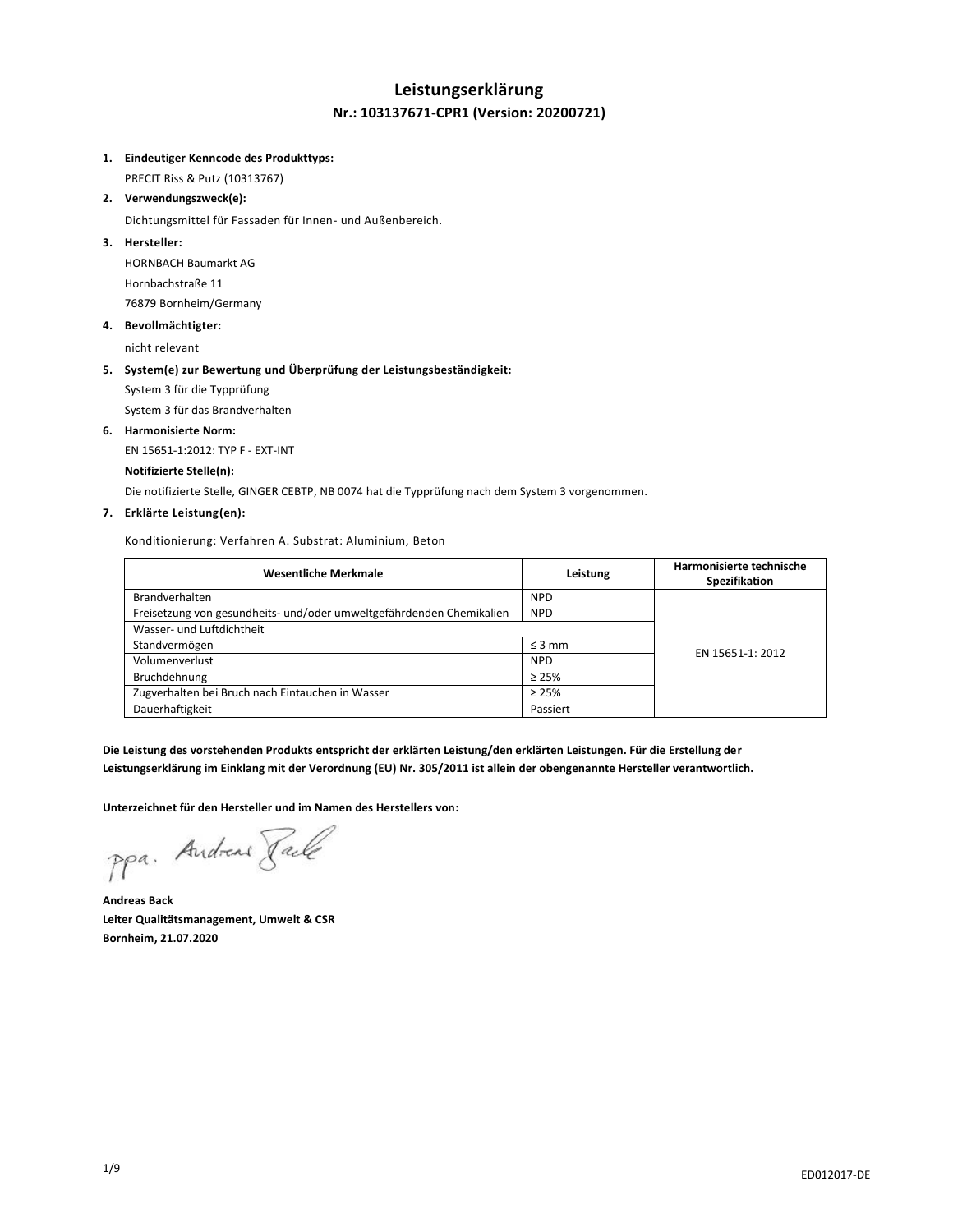# **Declaration of Performance No 103137671-CPR1 (Version: 20200721)**

# **1. Unique identification code of the product-type:**

PRECIT Crack & Render (10313767)

**2. Intended use/es:**

Sealant for interior and exterior façades.

**3. Manufacturer:**

HORNBACH Baumarkt AG Hornbachstraße 11 76879 Bornheim/Germany

**4. Authorised representative:**

not relevant

**5. System/s of AVCP:**

System 3 for the type test System 3 for reaction to fire

**6. Harmonised standard:** EN 15651-1:2012: TYP F - EXT-INT

# **Notified body/ies:**

The notified body, GINGER CEBTP, NB 0074, has performed the type test following system 3.

# **7. Declared performance/s:**

Conditioning: Procedure A. Substrate: Aluminium, Concrete

| <b>Essential characteristics</b>                              | Performance | Harmonised technical specification |
|---------------------------------------------------------------|-------------|------------------------------------|
| Reaction to fire                                              | <b>NPD</b>  |                                    |
| Release of chemicals harmful to health and/or the environment | <b>NPD</b>  |                                    |
| Water- and air-tightness                                      |             |                                    |
| Stability                                                     | $\leq$ 3 mm | EN 15651-1: 2012                   |
| Loss of volume                                                | <b>NPD</b>  |                                    |
| Elongation at break                                           | $\geq 25\%$ |                                    |
| Tensile behaviour at break after immersion in water           | $\geq 25\%$ |                                    |
| Durability                                                    | Passed      |                                    |

**The performance of the product identified above is in conformity with the set of declared performance/s. This declaration of performance is issued, in accordance with Regulation (EU) No 305/2011, under the sole responsibility of the manufacturer identified above.**

**Signed for and on behalf of the manufacturer by:**

ppa. Andreas Pale

**Andreas Back Head of Quality Assurance, Environmental Issues & CSR At Bornheim on 21.07.2020**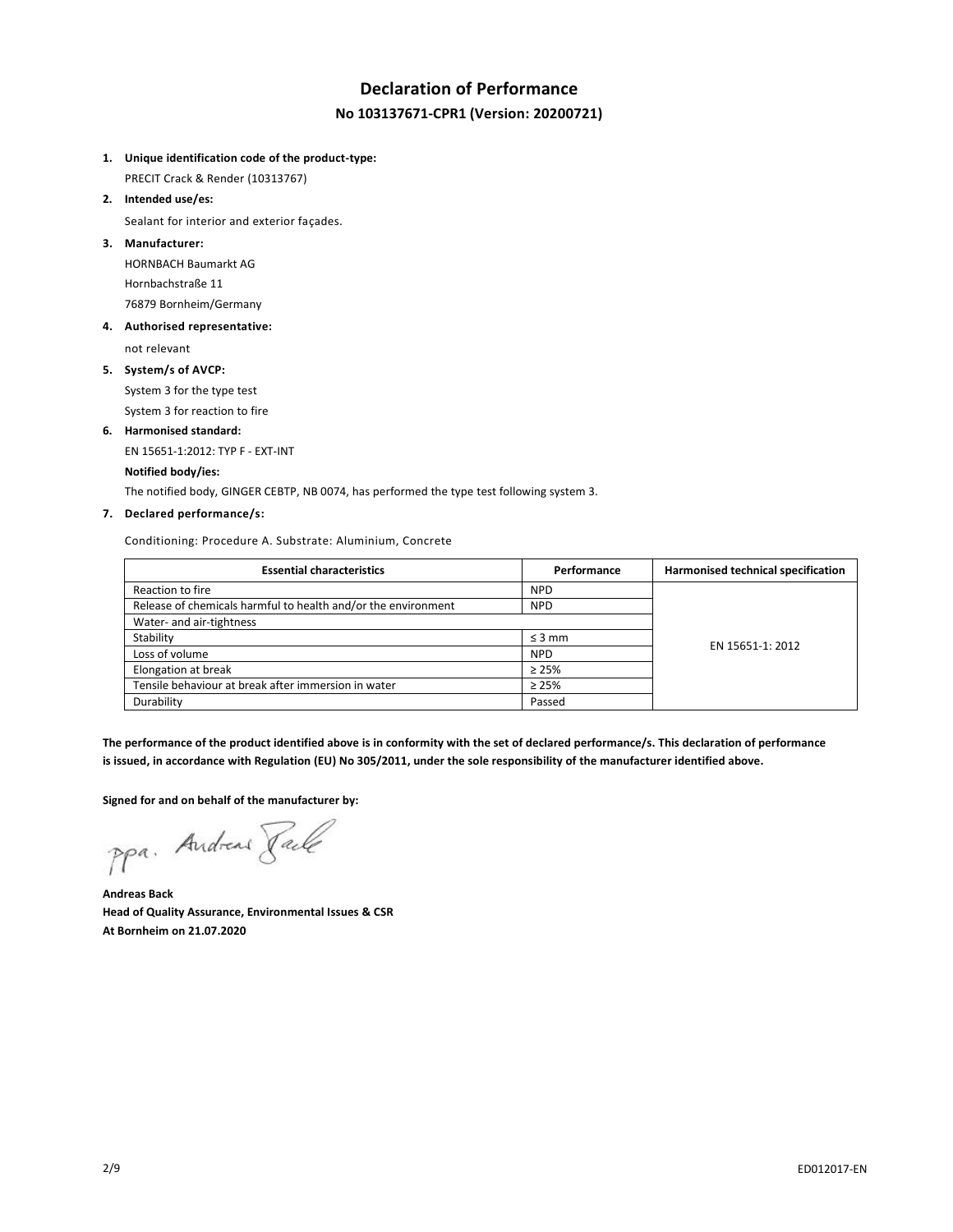# **Déclaration des Performances N <sup>o</sup> 103137671-CPR1 (Version 20200721)**

#### **1. Code d'identification unique du produit type :**

PRECIT Riss & Putz (fissures & enduit) (10313767)

#### **2. Usage(s) prévu(s) :**

Produit d'étanchéité pour façades pour l'extérieur et l'intérieur.

### **3. Fabricant :**

HORNBACH Baumarkt AG Hornbachstraße 11 76879 Bornheim/Germany

### **4. Mandataire :**

non pertinent

### **5. Système(s) d'évaluation et de vérification de la constance des performances :**

Système 3 pour le contrôle de type

Système 3 pour le comportement au feu

#### **6. Norme harmonisée :**

EN 15651-1:2012 : TYPE F - EXT-INT

### **Organisme(s) notifié(s) :**

L'institut agréé, GINGER CEBTP, NB 0074, a effectué le contrôle de type selon le système 3.

# **7. Performance(s) déclarées :**

Conditions : Comportement A. Substrat : Aluminium, Béton

| Caractéristiques essentielles                                                    | Performance | Spécifications techniques<br>harmonisées |
|----------------------------------------------------------------------------------|-------------|------------------------------------------|
| Comportement au feu                                                              | <b>NPD</b>  |                                          |
| Dégagement de produits chimiques dangereux pour la santé et / ou l'environnement | <b>NPD</b>  |                                          |
| Etanchéité à l'eau et à l'air                                                    |             |                                          |
| Stabilité                                                                        | $\leq$ 3 mm | EN 15651-1: 2012                         |
| Perte de volume                                                                  | <b>NPD</b>  |                                          |
| Allongement à la rupture                                                         | $\geq 25\%$ |                                          |
| Allongement à la rupture après immersion dans l'eau                              | $\geq 25\%$ |                                          |
| Durabilité                                                                       | Réussi      |                                          |

**Les performances du produit identifié ci-dessus sont conformes aux performances déclarées. Conformément au règlement (UE) n <sup>o</sup> 305/2011, la présente déclaration des performances est établie sous la seule responsabilité du fabricant mentionné ci-dessus.**

**Signé pour le fabricant et en son nom par :**

ppa. Andreas Pale

**Andreas Back Directeur Management de la qualité & CSR À Bornheim, le 21.07.2020**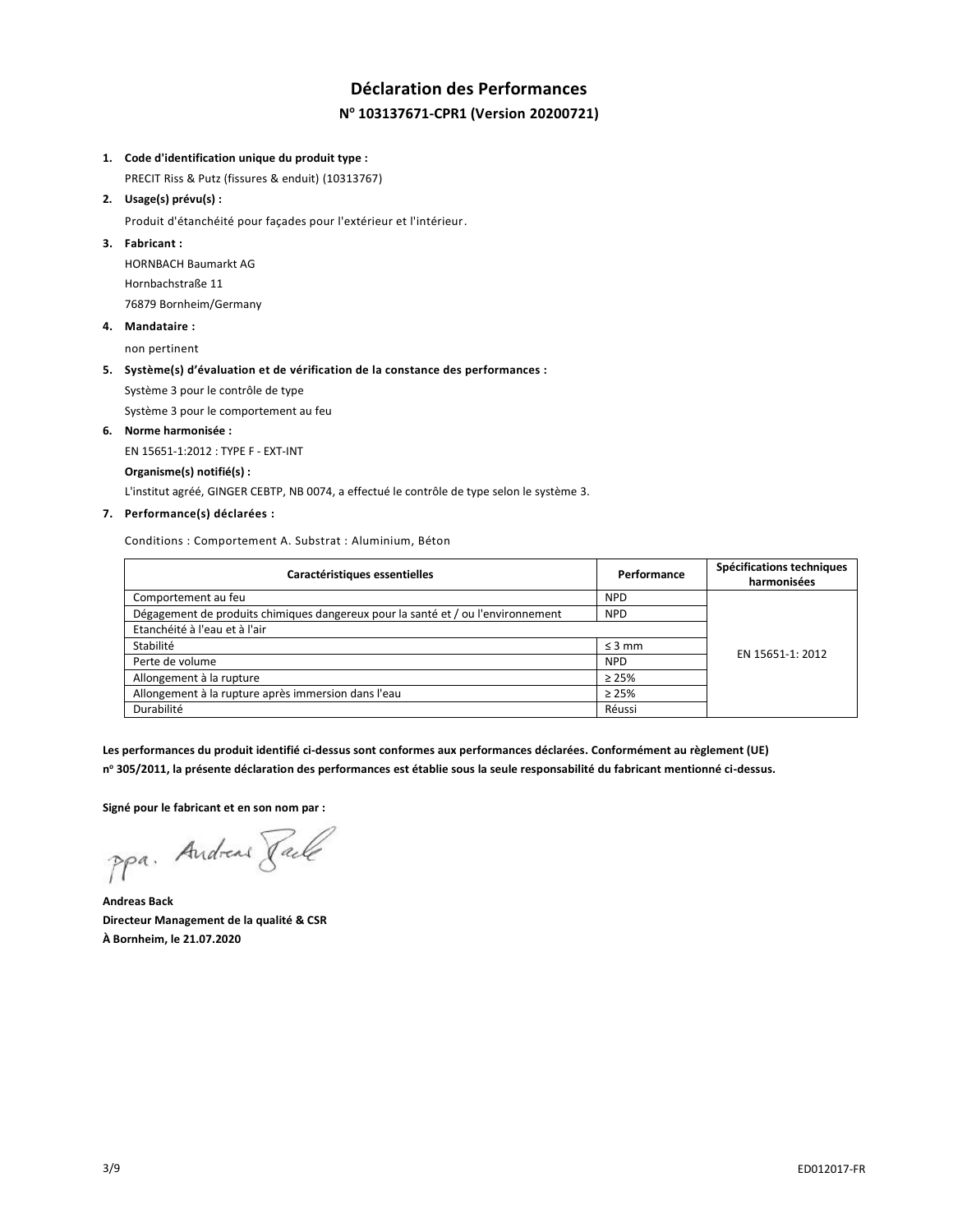# **Dichiarazione di Prestazione N. 103137671-CPR1 (Versione 20200721)**

### **1. Codice di identificazione unico del prodotto-tipo:**

PRECIT Riss & Putz (10313767)

**2. Usi previsti:**

Sigillante per facciate per interni ed esterni.

#### **3. Fabbricante:**

HORNBACH Baumarkt AG Hornbachstraße 11 76879 Bornheim/Germany

#### **4. Mandatario:**

non rilevante

### **5. Sistemi di VVCP:**

Sistema 3 per la prova di tipo

Sistema 3 per il comportamento antincendio

# **6. Norma armonizzata:**

EN 15651-1:2012: TIPO F - EXT-INT

#### **Organismi notificati:**

L'ente di notifica, GINGER CEBTP, NB 0074 ha realizzato la prova di tipo secondo il sistema 3.

### **7. Prestazioni dichiarate:**

Condizionamento: Processo A. Substrato: Alluminio, Calcestruzzo

| Caratteristiche essenziali                                      | Prestazioni | Specifiche tecniche armonizzate |
|-----------------------------------------------------------------|-------------|---------------------------------|
| Comportamento antincendio                                       | <b>NPD</b>  |                                 |
| Rilascio di agenti chimici dannosi per la salute e/o l'ambiente | <b>NPD</b>  |                                 |
| A tenuta d'acqua e aria                                         |             |                                 |
| Stabilità                                                       | $\leq$ 3 mm | EN 15651-1: 2012                |
| Perdita di volume                                               | <b>NPD</b>  |                                 |
| Allungamento a rottura                                          | $\geq 25\%$ |                                 |
| Allungamento alla rottura dopo immersione in acqua              | $\geq 25\%$ |                                 |
| Durevolezza                                                     | Superata    |                                 |

**La prestazione del prodotto sopra identificato è conforme all'insieme delle prestazioni dichiarate. La presente dichiarazione di responsabilità viene emessa, in conformità al regolamento (UE) n. 305/2011, sotto la sola responsabilità del fabbricante sopra identificato.**

#### **Firmato a nome e per conto del fabbricante da:**

ppa. Andreas Faile

**Andreas Back Responsabile Qualità & CSR In Bornheim addì 21.07.2020**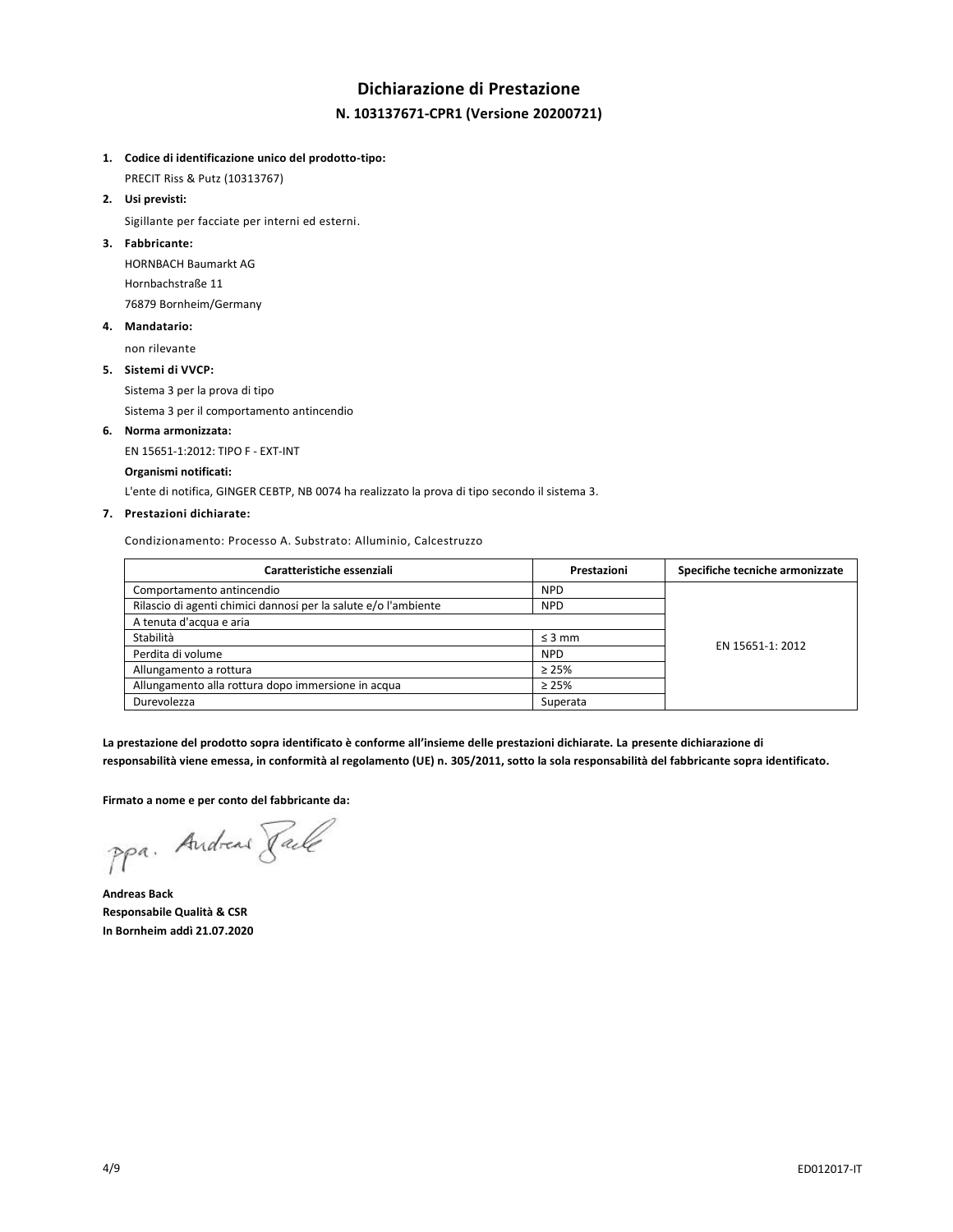# **Prestatieverklaring Nr. 103137671-CPR1 (Versie 20200721)**

#### **1. Unieke identificatiecode van het producttype:**

PRECIT Riss & Putz (Scheuren & Pleisterwerk) (10313767)

#### **2. Beoogd(e) gebruik(en):**

Afdichtingsmiddel voor voorgevels, voor gebruik binnen en buiten.

#### **3. Fabrikant:**

HORNBACH Baumarkt AG Hornbachstraße 11 76879 Bornheim/Germany

**4. Gemachtigde:**

niet relevant

#### **5. Het system of de systemen voor de beoordeling en verificatie van de prestatiebestendigheid:**

Systeem 3 voor de typetest

Systeem 3 voor het brandgedrag

#### **6. Geharmoniseerde norm:**

EN 15651-1:2012: TYPE F - EXT-INT

#### **Aangemelde instantie(s):**

De aangemelde instantie, GINGER CEBTP, NB 0074 heeft de typetest volgens het systeem 3 uitgevoerd.

#### **7. Aangegeven prestatie(s):**

Conditionering: Methode A. Substraat: Aluminium, Beton

| Essentiële kenmerken                                                              | Vermogen    | Geharmoniseerde<br>technische specificatie |
|-----------------------------------------------------------------------------------|-------------|--------------------------------------------|
| Brandgedrag                                                                       | <b>NPD</b>  |                                            |
| Vrijkomen van chemicaliën die gevaarlijk zijn voor de gezondheid en/of het milieu | <b>NPD</b>  |                                            |
| Water- en luchtdichtheid                                                          |             |                                            |
| Standvermogen                                                                     | $\leq$ 3 mm | EN 15651-1: 2012                           |
| Volumeverlies                                                                     | <b>NPD</b>  |                                            |
| <b>Breukrek</b>                                                                   | $\geq 25\%$ |                                            |
| Treksterkte bij breuk na indompelen in water                                      | $\geq 25\%$ |                                            |
| Duurzaamheid                                                                      | Aangetoond  |                                            |

**De prestaties van het hierboven omschreven product zijn conform de aangegeven prestaties. Deze prestatieverklaring wordt in overeenstemming met Verordening (EU) nr. 305/2011 onder de exclusieve verantwoordelijkheid van de hierboven vermelde fabrikant verstrekt.**

**Ondertekend voor en namens de fabrikant door:**

ppa. Andreas Faile

**Andreas Back hoofd Kwaliteitsmanagement & CSR Te Bornheim op 21.07.2020**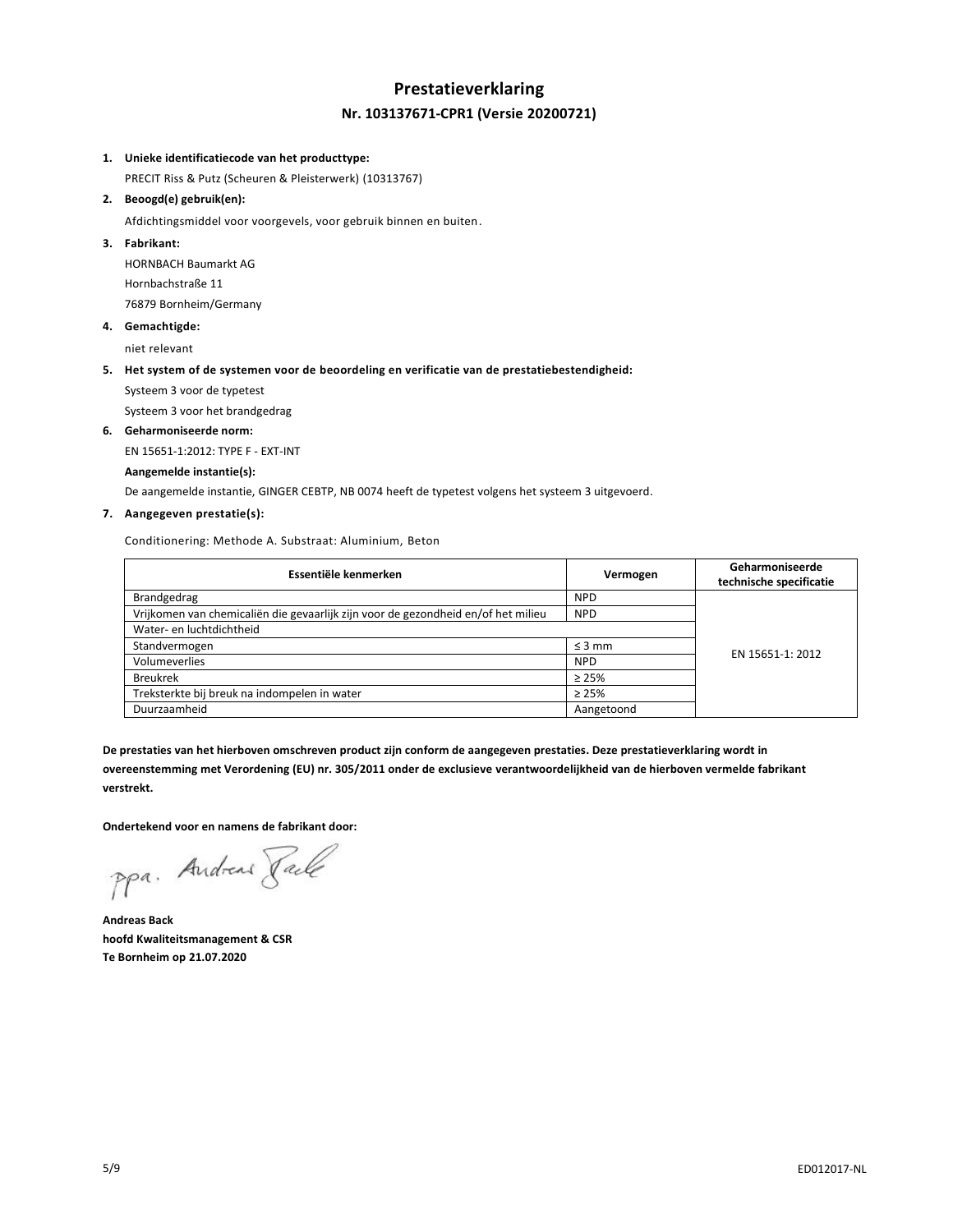# **Prestandadeklaration Nr 103137671-CPR1 (Version 20200721)**

#### **1. Produkttypens unika identifikationskod:**

PRECIT Sprickor & puts (10313767)

**2. Avsedd användning/avsedda användningar:**

Tätningsmedel för fasader i inom- och utomhusområden.

**3. Tillverkare:**

HORNBACH Baumarkt AG Hornbachstraße 11 76879 Bornheim/Germany

**4. Tillverkarens representant:**

ej relevant

#### **5. System för bedömning och fortlöpande kontroll av prestanda:**

System 3 för typprovning

System 3 för förhållningssätt vid brand

#### **6. Harmoniserad standard:**

EN 15651-1:2012: TYP F - EXT-INT

#### **Anmält/anmälda organ:**

Det officiella certifieringsorganet, GINGER CEBTP, NB 0074 har utfört typprovningen enligt system 3.

#### **7. Angiven prestanda:**

Konditionering: Förfarande A. Substrat: aluminium, betong

| Väsentliga kännetecken                                | Prestanda   | <b>Harmoniserad teknisk</b><br>specifikation |
|-------------------------------------------------------|-------------|----------------------------------------------|
| Förhållningssätt vid brand                            | <b>NPD</b>  |                                              |
| Utsläpp av hälso- och / eller miljöfarliga kemikalier | <b>NPD</b>  |                                              |
| Vatten- och lufttäthet                                |             |                                              |
| Stabilitet                                            | $\leq$ 3 mm | EN 15651-1: 2012                             |
| Volymförlust                                          | <b>NPD</b>  |                                              |
| Brottöjning                                           | $\geq 25\%$ |                                              |
| Dragbeteende vid brott efter neddoppning i vatten     | $\geq 25\%$ |                                              |
| Beständighet                                          | godkänd     |                                              |

**Prestandan för ovanstående produkt överensstämmer med den angivna prestandan. Denna prestandadeklaration har utfärdats i enlighet med förordning (EU) nr 305/2011 på eget ansvar av den tillverkare som anges ovan.**

**Undertecknad på tillverkarens vägnar av:**

ppa. Andreas Pale

**Andreas Back ledare för kvalitetsmanagement & CSR Bornheim den 21.07.2020**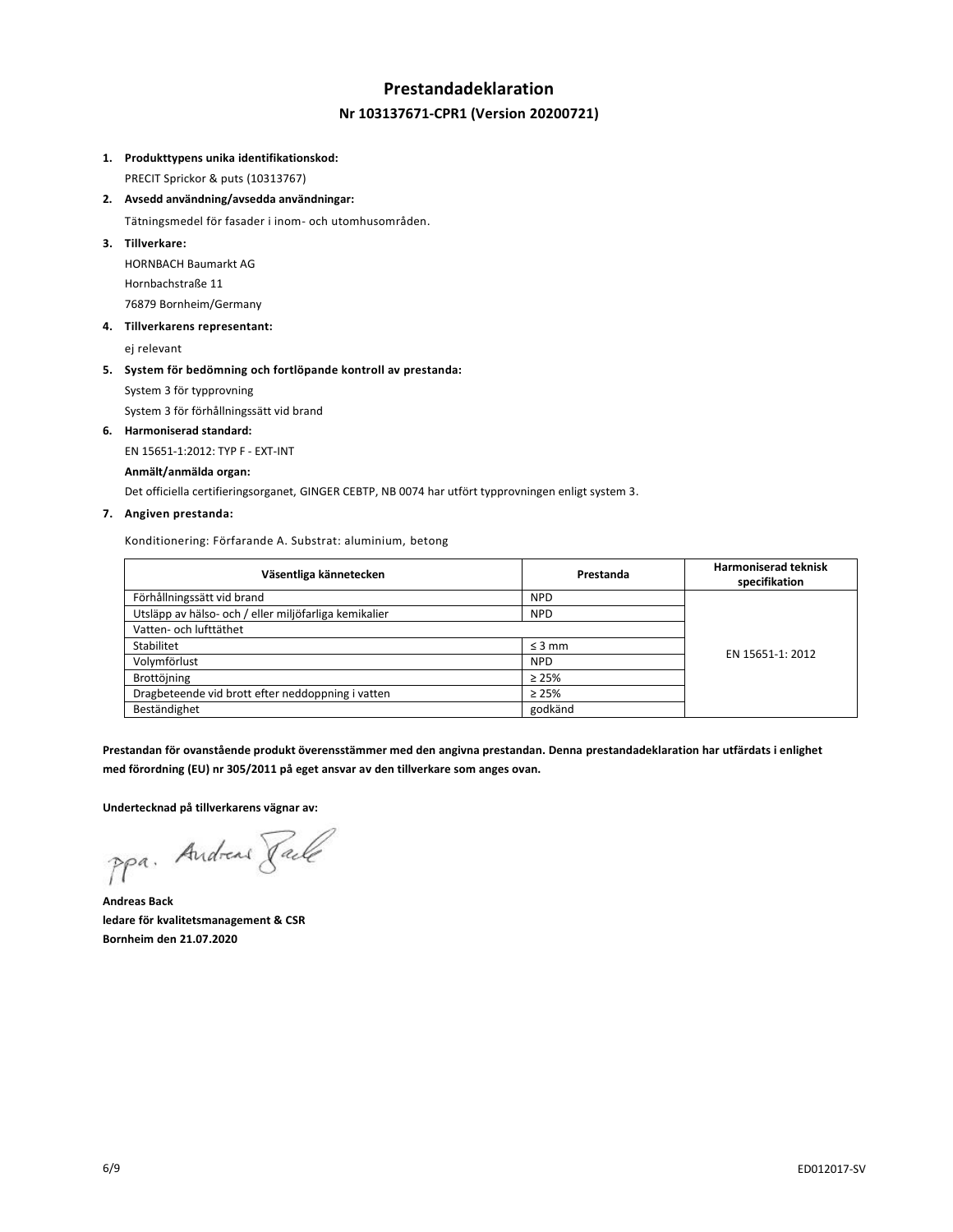# **Prohlášení o Vlastnostech č. 103137671-CPR1 (Verze 20200721)**

### **1. Jedinečný identifikační kód typu výrobku:**

PRECIT na trhliny a omítku (10313767)

# **2. Zamýšlené/zamýšlená použití:**

Těsnicí prostředek na fasády pro vnitřní i venkovní prostory.

# **3. Výrobce:**

HORNBACH Baumarkt AG Hornbachstraße 11 76879 Bornheim/Germany

# **4. Zplnomocněný zástupce:**

irelevantní

### **5. Systém/systémy POSV:**

Systém 3 pro typovou zkoušku Systém 3 pro požární vlastnosti

### **6. Harmonizovaná norma:**

EN 15651-1:2012: TYP F - EXT-INT

### **Oznámený subjekt/oznámené subjekty:**

Notifikované místo, GINGER CEBTP, NB 0074 provedlo typovou zkoušku podle systému 3.

# **7. Deklarovaná vlastnost/Deklarované vlastnosti:**

Nastavení podmínek: Postup A. Substrát: Hliník, Beton

| Podstatné vlastnosti                                               | Výkon       | Harmonizovaná technická specifikace |
|--------------------------------------------------------------------|-------------|-------------------------------------|
| Požární vlastnosti                                                 | <b>NPD</b>  |                                     |
| Uvolňování zdraví a/nebo životnímu prostředí škodlivých chemikálií | <b>NPD</b>  |                                     |
| Vodotěsnost a vzduchotěsnost                                       |             |                                     |
| Stabilita                                                          | $\leq$ 3 mm | EN 15651-1: 2012                    |
| Objemová ztráta                                                    | <b>NPD</b>  |                                     |
| Mezní protažení                                                    | $\geq 25\%$ |                                     |
| Mezní protažení po ponoření do vody                                | $\geq 25\%$ |                                     |
| Trvanlivost                                                        | Obstál      |                                     |

**Vlastnosti výše uvedeného výrobku jsou ve shodě se souborem deklarovaných vlastností. Toto prohlášení o vlastnostech se v souladu s nařízením (EU) č. 305/2011 vydává na výhradní odpovědnost výrobce uvedeného výše.**

**Podepsáno za výrobce a jeho jménem:**

ppa. Andreas Pale

**Andreas Back vedoucí oddělení kvality & CSR V Bornheim dne 21.07.2020**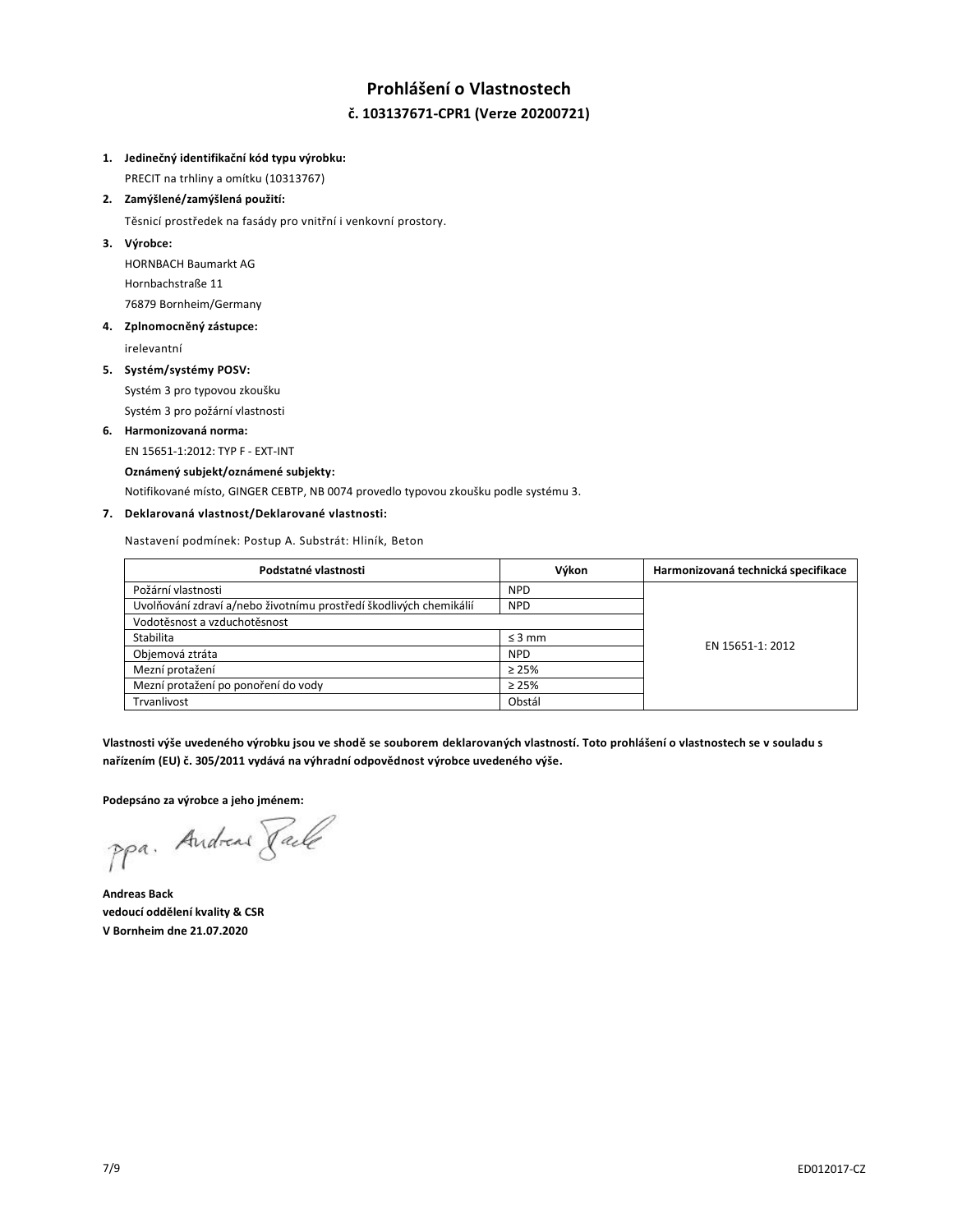# **Vyhlásenie o Parametroch č. 103137671-CPR1 (Verzia 20200721)**

#### **1. Jedinečný identifikačný kód typu výrobku:**

PRECIT tmel na praskliny a omietku (10313767)

# **2. Zamýšľané použitie/použitia:**

Tesniaci prostriedok na fasády v interiéri a exteriéri.

#### **3. Výrobca:**

HORNBACH Baumarkt AG Hornbachstraße 11 76879 Bornheim/Germany

### **4. Splnomocnený zástupca:**

irelevantný

# **5. Systém(-y) posudzovania a overovania nemennosti parametrov:** Systém 3 na skúšku typu

Systém 3 pre správanie sa pri požiari

#### **6. Harmonizovaná norma:**

EN 15651-1:2012: TYP F - EXT-INT

#### **Notifikovaný(-é) subjekt(-y):**

Notifikačné miesto, GINGER CEBTP, NB 0074 skúšku typu podľa systému 3.

### **7. Deklarované parametre:**

Uskladnenie: Proces A. Substrát: Hliník, Betón

| Podstatné znaky                                                           | Výkon       | Harmonizované technické<br>špecifikácie |
|---------------------------------------------------------------------------|-------------|-----------------------------------------|
| Správanie sa pri požiari                                                  | <b>NPD</b>  |                                         |
| Uvoľňovanie zdraviu škodlivých a/alebo ekologicky nebezpečných chemikálií | <b>NPD</b>  |                                         |
| Hustota vody alebo vzduchu                                                |             |                                         |
| Priľnavosť                                                                | $\leq$ 3 mm | EN 15651-1: 2012                        |
| Strata objemu                                                             | <b>NPD</b>  |                                         |
| Rozpínanie pri prasknutí                                                  | $\geq 25\%$ |                                         |
| Ťažné vlastnosti pri prasknutí po ponorení do vody                        | $\geq 25\%$ |                                         |
| Životnosť                                                                 | V poriadku  |                                         |

**Uvedené parametre výrobku sú v zhode so súborom deklarovaných parametrov. Toto vyhlásenie o parametroch sa v súlade s nariadením (EU) č. 305/2011 vydáva na výhradnú zodpovednosť uvedeného výrobcu.**

**Podpísal(-a) za a v mene výrobcu:**

ppa. Andreas Face

**Andreas Back vedúci manažmentu kvality & CSR V Bornheim dňa 21.07.2020**